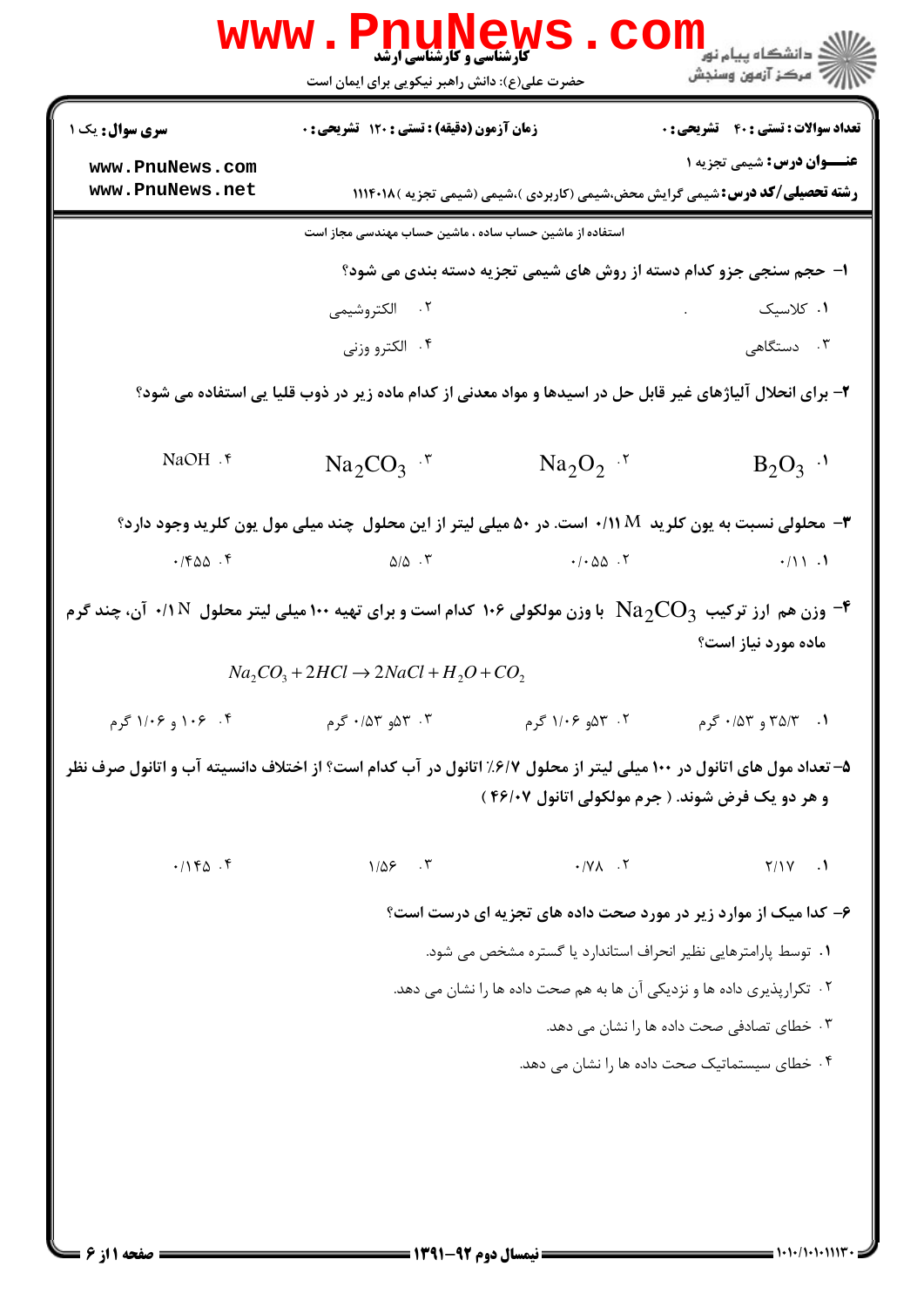|                                                                                                                                           | <b>WWW.PNUNews</b><br><b>گارشناسی و کارشناسی ارشد</b><br>حضرت علی(ع): دانش راهبر نیکویی برای ایمان است |                                                                                                          | الان دانشگاه پيام نور <mark>- -</mark><br>۱۳۸۰ مرکز آزمون وسنجش |  |
|-------------------------------------------------------------------------------------------------------------------------------------------|--------------------------------------------------------------------------------------------------------|----------------------------------------------------------------------------------------------------------|-----------------------------------------------------------------|--|
| <b>سری سوال : ۱ یک</b>                                                                                                                    | زمان آزمون (دقیقه) : تستی : ۱۲۰ تشریحی : ۰                                                             |                                                                                                          | <b>تعداد سوالات : تستی : 40 - تشریحی : 0</b>                    |  |
| www.PnuNews.com<br>www.PnuNews.net                                                                                                        |                                                                                                        | <b>رشته تحصیلی/کد درس:</b> شیمی گرایش محض،شیمی (کاربردی )،شیمی (شیمی تجزیه )۱۱۱۴۰۱۸                      | <b>عنـــوان درس:</b> شیمی تجزیه ۱                               |  |
|                                                                                                                                           | ۷– کدامیک در مورد پر اکندگی داده ها صحیح است؟                                                          |                                                                                                          |                                                                 |  |
|                                                                                                                                           |                                                                                                        | ۰۱ هر چه o بزرگتر باشد، پراکندگی منحنی توزیع نرمال (گوسی) کم تر خواهد بود.                               |                                                                 |  |
|                                                                                                                                           | ۰۲ هر چه انحراف استاندارد بیشتر باشد منحنی توزیع فراوانی (گوسی) تیز تر خواهد بود.                      |                                                                                                          |                                                                 |  |
|                                                                                                                                           | ۰۳ هر چه انحراف استاندارد کمتر باشد منحنی توزیع فراوانی (گوسی) پهن تر خواهد بود.                       |                                                                                                          |                                                                 |  |
|                                                                                                                                           | ۰۴ هر چه سطح اطمینان بیشتر باشد به همان اندازه فاصله مورد نیاز بزرگتر خواهد بود.                       |                                                                                                          |                                                                 |  |
| ۸– برای اینکه بدانیم که آیا تفاوتی بین دقت دو روش وجود دارد از کدام آزمون استفاده می شود؟                                                 |                                                                                                        |                                                                                                          |                                                                 |  |
| ۰۴ آزمونTn                                                                                                                                | ۰۳ آزمون†                                                                                              | ۰۲ آزمونF                                                                                                | ا. آزمونQ                                                       |  |
| ۹- یک شیمیدان درصد اتانول در نمونه خون را ۰/۰۷۹و۰/۰۸۴و۰/۰۸۹+ بدست آورده است. انحراف استاندارد و انحراف استاندارد<br>نسبی به ترتیب کدامند؟ |                                                                                                        |                                                                                                          |                                                                 |  |
| $9/17.9$ $\cdot 117.9$                                                                                                                    | $\Delta$ ۹۵ / ۰/۰۰۵ $\cdot$ ۳                                                                          | ۰/۰۵۹۵٪ و $\cdot$ ۵۹۵٪                                                                                   | $9/·$ (. 1۱۲. و ٪ $/$                                           |  |
|                                                                                                                                           |                                                                                                        | ۱۰– کدام رابطه برای بدست آوردن شیب خط در روش حد اقل مربعات صحیح است؟                                     |                                                                 |  |
| $S_{xx}$ .                                                                                                                                |                                                                                                        | $S_{xx}$ $S_{yy}$ $S_{yy}$ $S_{yy}$ $S_{yy}$                                                             |                                                                 |  |
| $S_{yy}$                                                                                                                                  | $S_{xy}$                                                                                               | $S_{xx}$                                                                                                 | $S_{xx}$                                                        |  |
|                                                                                                                                           |                                                                                                        | 11- در تجزیه وزنی کدامیک از ویژگی های یک رسوب خوب به شمار نمی آید؟                                       |                                                                 |  |
| ۰۲ استوکیومتری مشخصی داشته باشد.                                                                                                          |                                                                                                        |                                                                                                          | ۰۱ رسوب خیلی کم محلول باشد.                                     |  |
|                                                                                                                                           | ۰۴ رسوب های بسیار ریز تشکیل شوند.                                                                      |                                                                                                          | ۰۳ به راحتی شسته و صاف شود.                                     |  |
| ۱۲– در کدام نوع آلودگی رسوب، یکی از یون های آلوده کننده در شبکه بلور اصلی جایگزین یک عنصر شبکه می شود؟                                    |                                                                                                        |                                                                                                          |                                                                 |  |
| ۰۴ احتباس                                                                                                                                 | ۰۳ بلور های مختلط                                                                                      | ۰۲ جذب سطحی                                                                                              | ۰۱ مندرج                                                        |  |
| اس ۱۶/۲۳ مقدار ۱۶/۲۳ میلی گرم نمونه محتوی $\rm{MgC}_{2}O_{4}$ .H و برخی ترکیبات همراه آن تا دمای $^{0}$ $\rm{C}$ 19/۲۳ $^{-1}$            |                                                                                                        |                                                                                                          |                                                                 |  |
|                                                                                                                                           |                                                                                                        | داده شد، باقیمانده ۱۰/۹۸ میلی گرم وزن دارد. یک نمونه خالص $\rm{MgC}_{2}O_{4}$ به همان طریق حرارت داده شد |                                                                 |  |
|                                                                                                                                           |                                                                                                        | یه ۷۹/۰۸٪ کاهش وزن را نشان می دهد. در صد وزنی-وزنی $\rm{MgC}_2O_4$ ، $\rm{MgC}_2O_4$ در نمونه کدام است؟  |                                                                 |  |
| 7.8819.9                                                                                                                                  | 7.7777                                                                                                 | $7.9 - 7.7$                                                                                              | 7.79.1                                                          |  |

**= نیمسال دوم ۹۲-۱۳۹۱ <del>-</del>** 

صفحه 2 از 6 =

 $= 1.1 - (1.1.111)$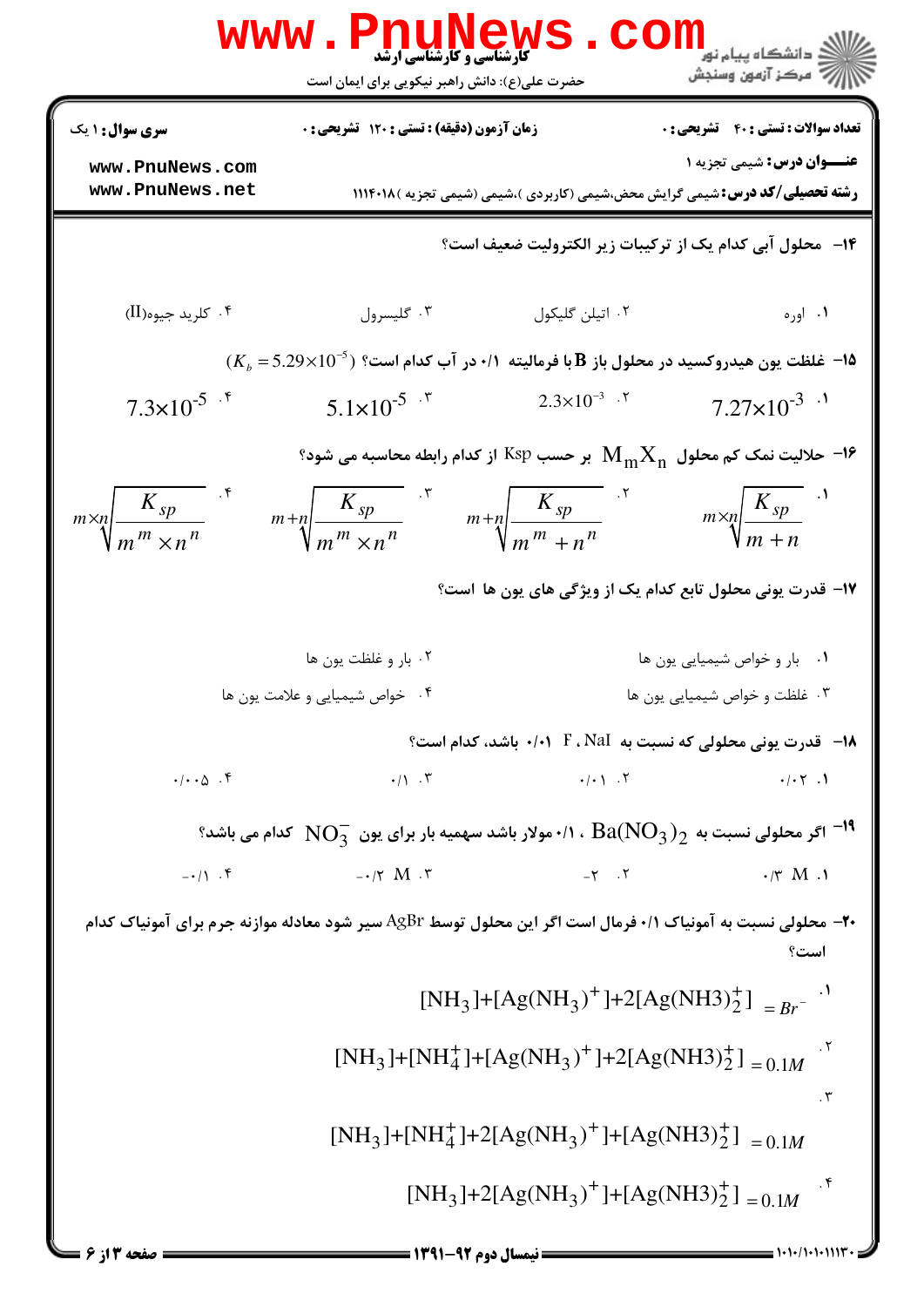| <b>سری سوال : ۱ یک</b>                                                                                        | زمان آزمون (دقیقه) : تستی : ۱۲۰ تشریحی : ۰                                                               |                                    | <b>تعداد سوالات : تستی : 40 - تشریحی : 0</b>                                                                   |
|---------------------------------------------------------------------------------------------------------------|----------------------------------------------------------------------------------------------------------|------------------------------------|----------------------------------------------------------------------------------------------------------------|
| www.PnuNews.com                                                                                               |                                                                                                          |                                    | <b>عنـــوان درس:</b> شیمی تجزیه ۱                                                                              |
| www.PnuNews.net                                                                                               |                                                                                                          |                                    | <b>رشته تحصیلی/کد درس:</b> شیمی گرایش محض،شیمی (کاربردی )،شیمی (شیمی تجزیه )۱۱۱۴۰۱۸                            |
|                                                                                                               |                                                                                                          |                                    | $K_{_{sp}}\!=\!6\!\times\!10^{-38}\,$ ا در آب است؟ $Fe(OH)_3$ در آب است $\!$                                   |
| $2\times10^{-10}$ M <sup>-f</sup>                                                                             | $3.9\times10^{-13}$ M <sup>-<math>\tau</math></sup>                                                      | $4.9\times10^{-10}$ M $^{-1}$      | $1.5 \times 10^{-38}$ M <sup>-1</sup>                                                                          |
|                                                                                                               |                                                                                                          |                                    | ۲۲- برای اندازه گیری یون کلسیم کدام ترکیب زیر به عنوان سنجنده به کار می رود و چه نوع سنجشی محسوب می شود؟       |
|                                                                                                               | ۲. EDTA ، کمپلکس سنجی                                                                                    |                                    | ۱. EDTA ، رسوبی                                                                                                |
|                                                                                                               | ۴.  KMNO4، کمپلکس سنجی                                                                                   |                                    | ۰۳ . KMNO4 ، اکسایش-کاهش                                                                                       |
|                                                                                                               |                                                                                                          |                                    | <b>۲۳</b> – برای سنجش نمونه یک گرمی محتوی آلومینیوم به ۲۰/۵ میلی لیتر EDTA با غلظت ۰/۰۸۳ مولار نیاز است. در صد |
|                                                                                                               |                                                                                                          |                                    | $(102$ ور نمونه کدام است؟ (جرم مولکولی $\mathrm{Al}_2\mathrm{O}_3$                                             |
| $7.84\%$ .                                                                                                    | $7.1/1$ $\cdot$ $\cdot$ $\cdot$                                                                          | 7.7119                             | 7.1Y.1                                                                                                         |
|                                                                                                               |                                                                                                          |                                    | ۲۴– در سنجش رسوبی مخلوط هالیدها در کدام حالت خطای تیتراسیون بیشتر است؟                                         |
|                                                                                                               |                                                                                                          |                                    | $K_{sp_{AgI}} \ll K_{sp_{AgBr}} \ll K_{sp_{AgGI}}$                                                             |
| ۰۴ برمید و فلوئورید                                                                                           | ۰۳ برمید و یدید                                                                                          | ۰۲ يديد و کلريد                    | ۰۱ کلريد و برميد                                                                                               |
|                                                                                                               | <b>۲۵</b> - در کدام یک از سنجش های زیر شکست منحنی در نقطه پایانی، ارتفاع بیشتری داشته و خطای کمتری دارد؟ |                                    |                                                                                                                |
|                                                                                                               |                                                                                                          |                                    | د. ۵۰ میلی لیتر محلول NaCl  ، NaCl   مولار با محلول نیترات نقره $0.01$ مولار $\cdot$                           |
|                                                                                                               |                                                                                                          |                                    | $0.1$ ، ه میلی لیتر محلول NaCl ، NaCl مولار با محلول نیترات نقره $0.1$ مولار $\cdot$ $^{\circ}$                |
|                                                                                                               |                                                                                                          |                                    | ه میلی لیتر محلول NaCl ، NaCl مولار با محلول نیترات نقره $0.1$ مولار $^{\circ}$                                |
|                                                                                                               |                                                                                                          |                                    | ه میلی لیتر محلول NaCl   ، NaCl    مولار با محلول نیترات نقره $0.05$ مولار $\cdot$ "                           |
|                                                                                                               | ۲۶- در سنجش رسوبی در کدام روش از شناساگر جذب سطحی استفاده می شود و شناساگر کدام است؟                     |                                    |                                                                                                                |
|                                                                                                               | ۰۲ روش مور- پتاسیم کرومات                                                                                |                                    | ٠١. روش فاجانز - آهن(III)                                                                                      |
|                                                                                                               | ۰۴ روش مور- فلورسئين                                                                                     |                                    | ۰۳ روش فاجانز - فلورسئين                                                                                       |
| در حجم سنجی ۵۰ میلی لیتر  محلول M ۰/۰۵ یون - سبع محلول M ۰/۰۵   ۱۰۵ نیترات نقره، pCl در حجم ۶۰ میلی (۱۰۵ میلی |                                                                                                          |                                    |                                                                                                                |
|                                                                                                               |                                                                                                          | $K_{spAgCl} = 1.8 \times 10^{-10}$ | لیتر از سنجنده کدام است؟                                                                                       |
| $Y/\mathfrak{f}$ . $\mathfrak{f}$                                                                             | $Y/\lambda$ 9.                                                                                           | $\Delta$ $\cdot$ $\mathsf{Y}$      | $Y/Y\Delta$ .                                                                                                  |

**: نیمسال دوم ۹۲-۱۳۹۱ =** 

صفحه 4 از 6 =

= 1+1+/1+1+111\*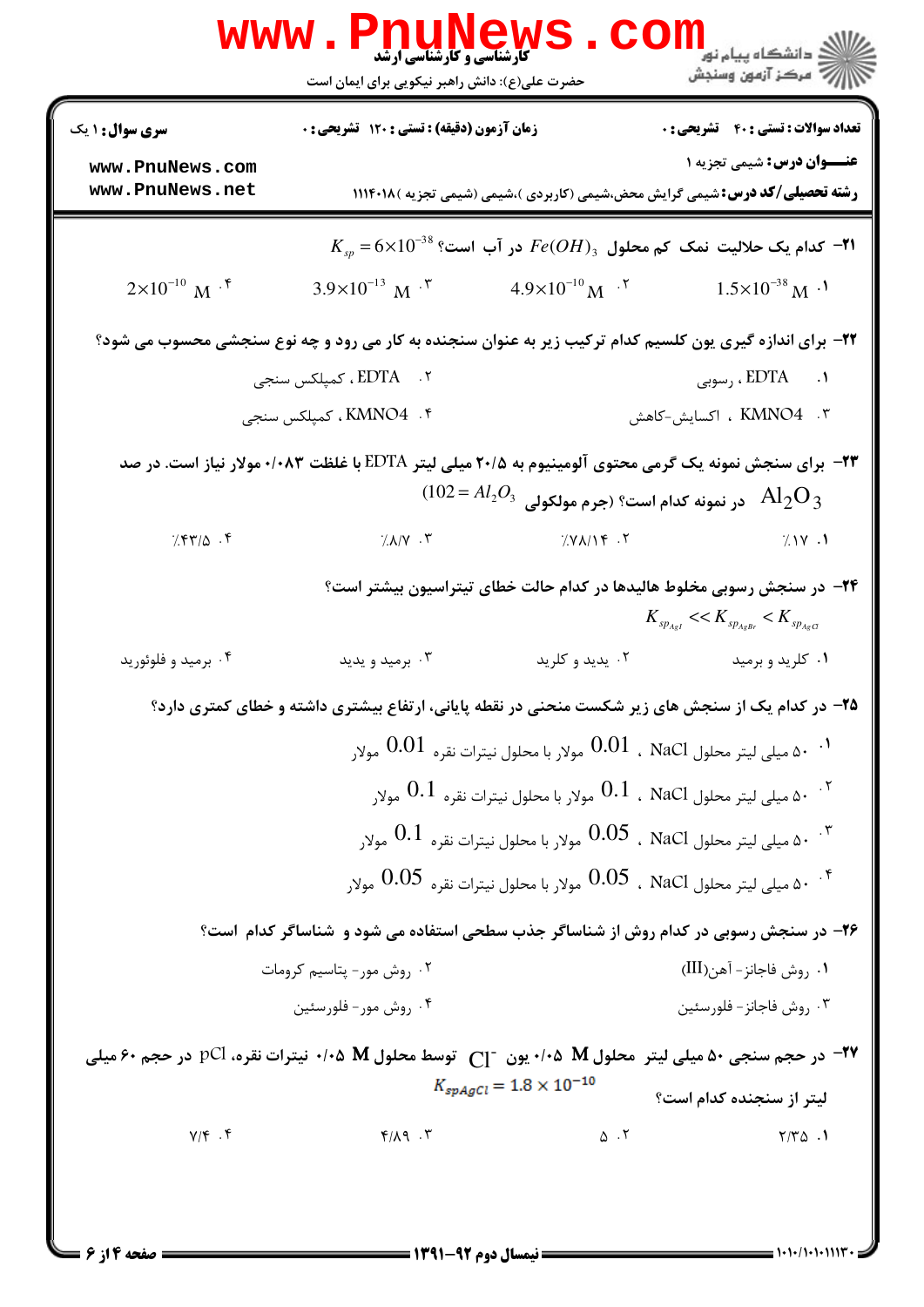|                                                                                                                                                                                                       | <b>www.PnuNews</b>                                                                                                  |                                                                                         | رانشگاه پيام نور <mark>− .</mark><br>ا∛ مرکز آزمون وسنجش |  |
|-------------------------------------------------------------------------------------------------------------------------------------------------------------------------------------------------------|---------------------------------------------------------------------------------------------------------------------|-----------------------------------------------------------------------------------------|----------------------------------------------------------|--|
|                                                                                                                                                                                                       | حضرت علی(ع): دانش راهبر نیکویی برای ایمان است                                                                       |                                                                                         |                                                          |  |
| <b>سری سوال : ۱ یک</b>                                                                                                                                                                                | زمان آزمون (دقیقه) : تستی : ۱۲۰ تشریحی : ۰                                                                          |                                                                                         | <b>تعداد سوالات : تستی : 40 قشریحی : 0</b>               |  |
| www.PnuNews.com<br>www.PnuNews.net                                                                                                                                                                    |                                                                                                                     | <b>رشته تحصیلی/کد درس:</b> شیمی گرایش محض،شیمی (کاربردی )،شیمی (شیمی تجزیه )۱۱۱۴۰۱۸     | <b>عنـــوان درس:</b> شیمی تجزیه ۱                        |  |
| باعث افزایش $\Delta$ pH می شود؟<br>۲۸– در سنجش های اسید- بازکدام عامل                                                                                                                                 |                                                                                                                     |                                                                                         |                                                          |  |
|                                                                                                                                                                                                       | ۰۲ افزایش غلظت سنجنده                                                                                               |                                                                                         | ۰۱ کوچکتر شدن ثابت اسیدی HA                              |  |
|                                                                                                                                                                                                       | ۰۴ افزایش حجم HA با مقدار اولیه ثابت                                                                                |                                                                                         | ۰۳ افزایش مقدار HA در حجم یکسان                          |  |
| ۲۹− برای تهیه ۱۰۰ میلی لیتر بافر سدیم بی کربنات/کربنات سدیم با 10=pH ، ۔0.47 گرم از کربنات سدیم وزن شده است.<br>مقدار سدیم بی کربنات لازم کدام است؟                                                   |                                                                                                                     |                                                                                         |                                                          |  |
| $K_2 = 4.4 \times 10^{-11}$ ,                                                                                                                                                                         | $Na_2CO_3 = 106$ , NaHCO <sub>3</sub> = 84                                                                          |                                                                                         |                                                          |  |
| .779.7                                                                                                                                                                                                | $Y/Y$ $Y$ $Y'Y'Y'Y'Y'Y''$                                                                                           |                                                                                         | $\cdot$ /14 .1                                           |  |
|                                                                                                                                                                                                       |                                                                                                                     | ۳۰– قدرت اسیدی کدامیک در حلال آب با دیگر اسیدها متفاوت است؟                             |                                                          |  |
| ۰۴ اسید بوریک                                                                                                                                                                                         | ۰۳ اسید نیتریک                                                                                                      | ۰۲ اسید هیدروکلریک                                                                      | ۰۱ اسید پرکلریک                                          |  |
|                                                                                                                                                                                                       |                                                                                                                     | ۳۱- در سنجش مخلوط یون های سرب و نیکل توسط EDTA ، افزودن KCN چه نقشی دارد؟               |                                                          |  |
| ۰۴ كاهش pH محلول                                                                                                                                                                                      | ۰۳ افزایش قدرت یونی                                                                                                 | ۰۲ استتارکننده                                                                          | ۰۱ بافری کردن                                            |  |
|                                                                                                                                                                                                       |                                                                                                                     | – حاصل ضرب کدام یک از موارد زیر ثابت تشکیل مشروط $k_{f}^{~\prime\prime}$ می شود؟ $+$ ۳۲ |                                                          |  |
| $\alpha_4, \alpha_M, k_f$ <sup>+</sup>                                                                                                                                                                | $\beta_4, \alpha_M, k_f$ <sup>+</sup>                                                                               | $\alpha_4, \alpha_M, k_f'$ .                                                            | $\beta_4, \alpha_M\;, k_f^\prime\;$ $\cdot\;$            |  |
| ۳۳− اگر ۲۰ میلی لیتر محلول ۰/۳ فرمال نسبت به یون روی در pH=9 توسط EDTA با غلظت ۰/۱ فرمال سنجیده شود در<br>کدامیک از غلظت های زیر از آمونیاک به عنوان لیگاند کمکی ارتفاع منحنی در نقطه شکست بیشتر است؟ |                                                                                                                     |                                                                                         |                                                          |  |
| $\cdot/\cdot \Delta$ .                                                                                                                                                                                |                                                                                                                     | $\cdot / \cdot$ $\cdot$ $\cdot$                                                         | .700.1                                                   |  |
|                                                                                                                                                                                                       | ۳۴− در چه صورت از سنجش معکوس با EDTA در سنجش کاتیون های مورد تجزیه  ستفاده می شود؟                                  |                                                                                         |                                                          |  |
|                                                                                                                                                                                                       |                                                                                                                     | ٠١ كاتيون مورد تجزيه در محلول رسوب ناپايدار ايجاد كند.                                  |                                                          |  |
|                                                                                                                                                                                                       |                                                                                                                     | ۰۲ در اندازه گیری کاتیون با EDTA شناساگر مناسبی پیدا نشود.                              |                                                          |  |
|                                                                                                                                                                                                       |                                                                                                                     | ۰۳ کاتیون مورد تجزیه با EDTA کمپلکس ناپایدار تشکیل دهد.                                 |                                                          |  |
|                                                                                                                                                                                                       |                                                                                                                     |                                                                                         | ۰۴ در سنجش کاتیون های سه ظرفیتی با EDTA .                |  |
|                                                                                                                                                                                                       | <b>۵۰ – ۵۰</b> میلی لیتر محلول M، HCN ۱۰۰ تا حجم ۱۰۰ میلی لیتر رقیق و با سود M ۱/۰ سنجیده می شود. pH محلول ًدر نقطه | $K_a = 7.2 \times 10^{-10}$                                                             | هم ارزی کدام است؟                                        |  |
| $1 - / \Lambda \Upsilon$ . F                                                                                                                                                                          | $1 - 151$ .                                                                                                         | $\mathsf{Y}/\mathsf{Y}$ . $\mathsf{Y}$                                                  | $f/\lambda \Delta$ .1                                    |  |
|                                                                                                                                                                                                       |                                                                                                                     |                                                                                         |                                                          |  |

 $= 1.1 - (1.1.11)$